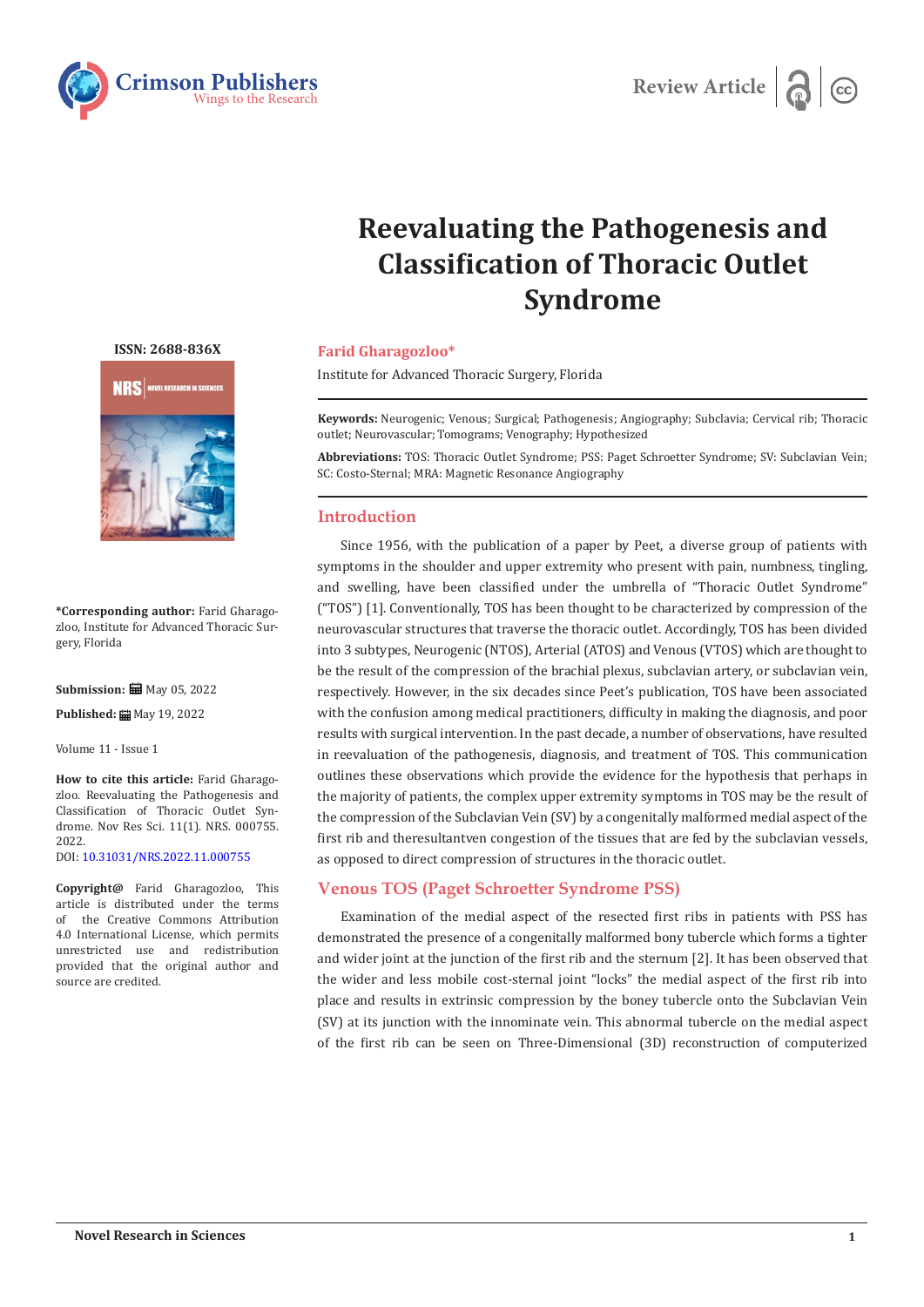axial tomograms and can be demonstrated on dynamic Magnetic Resonance Angiography (MRA) with maneuvers as well as dynamic venography [3]; (Figure 1). Furthermore, these studies have demonstrated that the SV compression increases with elevation of the arm above the shoulder. In patients with PSS, it has been shown that disarticulation of the Costo-Sternal (SC) joint and resection of the "offending portion" of the first rib (portion of the rib medial to the SA) results in decompression of the SV and relief of Paget Schroetter Syndrome with return to full function of the affected upper extremity [4].



**Figure 1:** Three Dimensional reconstruction of the junction of the first rib and the sternum demonstrating the abnormal tubercle at the costo-sternal joint which results in extrinsic compression of the subclavian vein at the subclavian innominate junction.

#### **Neurogenic TOS**

Detailed assessment of symptoms in patients who present with VTOS or Paget Schroetter Syndrome (PSS), has revealed a significant history of unrecognized upper extremity neurologic symptoms which predated the clotting of the subclavian vein and onset of Paget Schroetter Syndrome (PSS). The neurologic symptoms were relieved after undergoing resection of the abnormal portion of the first rib for PSS. Therefore, it has been hypothesized that in a subset of patients, NTOS may be the manifestation of compression of the subclavian vein, and venous congestion resulting in venous ischemia of the upper extremity nerves which lead to diffuse neurologic symptoms unrelated to nerve compression.This hypothesis has been supported by 4 observations:

i. The anatomic features of the first rib in normal individuals was compared to the first ribs resected from patients with NTOS who experienced complete postoperative symptom relief following first rib resection. In patients with NTOS, the first rib exhibited an abnormal bony tubercle immediately lateral to the costo-sternal joint [5]. The tubercle was found in place of the subclavian groove which is seen in normal first ribs. In normal individuals, the rib thickness at the subclavian groove was 0.2cm which represented an indentation of 0.8cm from the rib surface. It was surmised that at the time of extension of the

upper extremity above the shoulder and elevation of the first rib, the presence of this groove prevents compression of the subclavian vein by the rib. On the other hand, in patients with NTOS the thickness of the first rib at the abnormal tubercle was 1.4cm, which represents a differential elevation of 1.2cm above the subclavian groove. Given the fact that the subclavian vein has an average diameter of approximately 1cm in its position over the first rib, it was concluded that the tubercle compressed the subclavian vein at rest, and significantly occluded the vein with extension of the arm above the shoulder [6].

ii. A study of patients with neurogenic TOS who experienced persistent upper extremity pain following first rib resection revealed persistent extrinsic compression of the subclavian innominate junction on dynamic MRA. These patients underwent video-assisted exploration of the chest which showed a persistent SC joint despite evidence for prior removal of the first rib. Disarticulation of the cost-sternal joint and removal of the remaining portion of the first rib which bore an abnormal tubercle alleviated the extrinsic compression of the subclavian-innominate vein junction on postoperative dynamic MRA and resulted in relief of Neurogenic symptoms in all patients[7].

iii. In a proof-of-concept study, 97% of patients with NTOS had complete relief of symptoms after robotic resection of the medial aspect of the first rib and disarticulation of the SC joint and relief of the extrinsic boney compression of the SV [8].

iv. Studies have demonstrated that the blood-nerve barrier in the nerve root was more easily broken by venous congestion than by arterial ischemia. Venous con- gestion may be an essential factor precipitating circulatory disturbance in nerve roots and inducing neurogenic intermittent claudication [9]. Therefore, compression of the SV at its junction with the innominate vein may result in elevation of venous pressure, a decrease in arterial flow, and relative ischemia of the nerves of the upper extremity. Venous ischemia of the upper extremity nerves may manifest as pain, tingling, paresthesia and numb- ness, and varying degrees of neurogenic intermittent claudication depending on the degree and duration of venous compression. Elevation of the extremity above the shoulder, may result in greater compression of the SV, further venous congestion, further decrease in arterial flow, greater degree of ischemia of the upper extremity nerves, and exacerbation of symptoms. This phenomenon is demonstrated on dynamic Magnetic Resonance Imaging (MRI) and venography. The pathophysiology of nerve pain in this setting has been likened to symptoms that result from "crossing one leg over the knee". These observations have led to the hypothesis that NTOS may be caused by "Venous ischemia" resulting in secondary